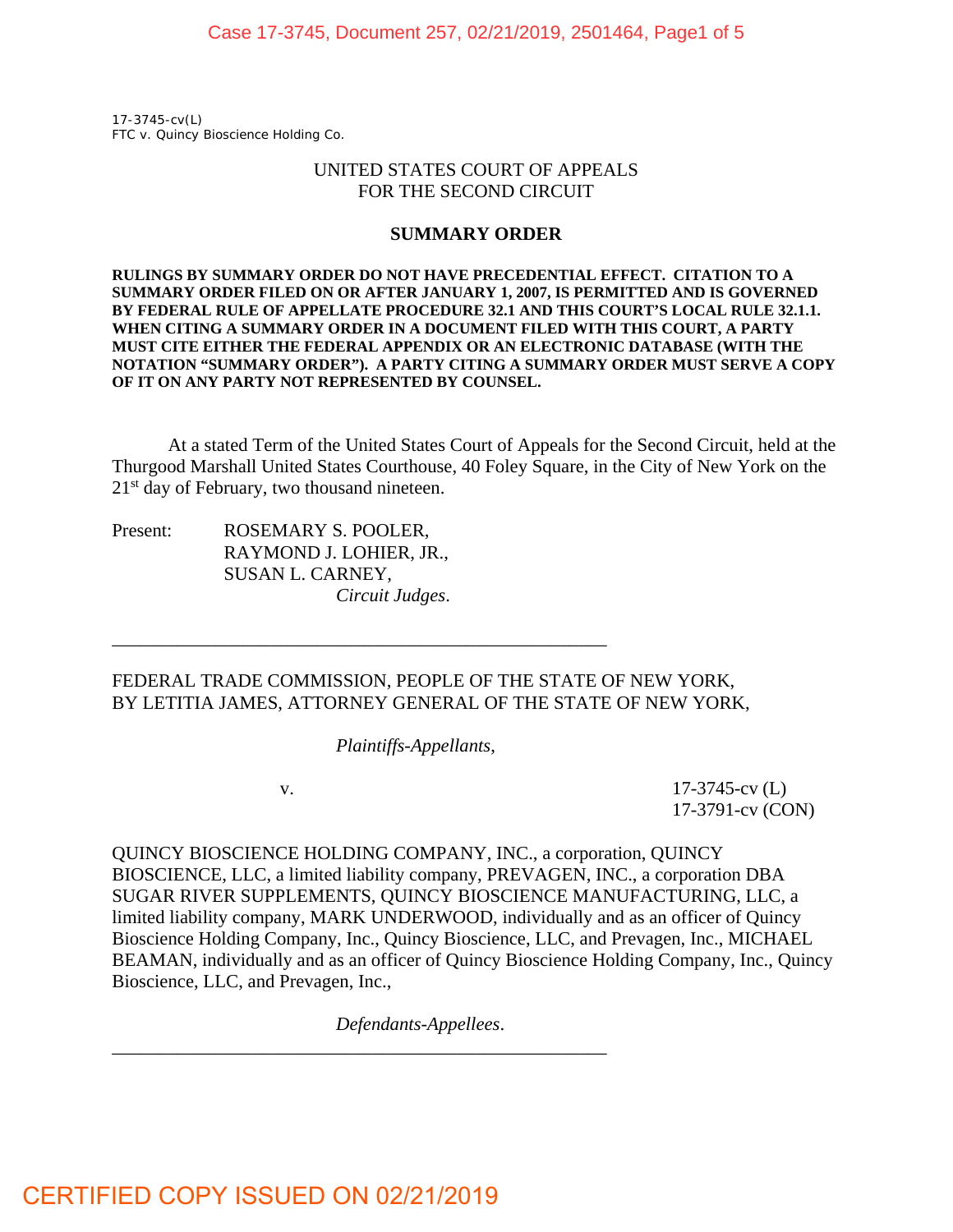# Case 17-3745, Document 257, 02/21/2019, 2501464, Page2 of 5

| Appearing for Appellant<br><b>Federal Trade Commission:</b>                                                                                                                        | Bradley D. Grossman, Federal Trade Commission (Joel Marcus,<br>Deputy General Counsel, Michelle K. Rusk, Annette Soberats, of<br>Counsel, on the brief), for David C. Shonka, Acting General<br>Counsel, Federal Trade Commission, Washington, D.C. |
|------------------------------------------------------------------------------------------------------------------------------------------------------------------------------------|-----------------------------------------------------------------------------------------------------------------------------------------------------------------------------------------------------------------------------------------------------|
| Appearing for Appellant<br>New York:                                                                                                                                               | Scott A. Eisman, Assistant Solicitor General (Barbara D.<br>Underwood, Solicitor General, Steven C. Wu, Deputy Solicitor<br>General, on the brief), for Letitia James, Attorney General of the<br>State of New York, New York, N.Y.                 |
| <b>Appearing for Appellees</b><br><b>Quincy Bioscience Holding</b><br>Company, Inc., Quincy<br>Bioscience, LLC, Prevagen,<br>Inc., and Quincy Bioscience<br>Manufacturing, LLC:    | Jeffrey S. Jacobson, Kelley Drye & Warren LLP (John E.<br>Villafranco, Glenn T. Graham, Kelley Drye & Warren LLP, J.<br>Kathleen Bond, Amin Talati Upadhye, LLP, on the brief), New<br>York, N.Y.                                                   |
| Appearing for Appellees<br><b>Underwood and Beaman:</b>                                                                                                                            | Michael B. de Leeuw, Cozen O'Connor (Tamar S. Wise, JB Kelly,<br>on the brief), New York, N.Y.                                                                                                                                                      |
| Amici Curiae Truth in<br>Advertising, Inc., AARP,<br><b>AARP</b> Foundation,<br><b>Advertising Law</b><br>Academics, and National<br>Consumers League in<br>support of Appellants: | Sean M. Fisher, Brenner Saltzman & Wallman LLP,<br>New Haven, CT.                                                                                                                                                                                   |
| Amici Curiae Council for<br>Responsible Nutrition and<br><b>Consumer Healthcare</b><br>Products Association in<br>support of Appellees:                                            | Benjamin M. Mundel, Sidley Austin LLP, Washington, D.C.                                                                                                                                                                                             |
| <b>Amicus Curiae Natural</b><br>Products Association in<br>support of Appellees:                                                                                                   | Richard J. Oparil, Porzio, Bromberg & Newman, P.C. (Scott A.M.)<br>Chambers, Kevin M. Bell, Carolina M. Wirth, on the brief),<br>Washington, D.C.                                                                                                   |
| <b>Amicus Curiae Alliance</b><br>for Natural Health-USA<br>in support of Appellees:                                                                                                | Peter A. Arhangelsky, Emord & Associates, P.C., Gilbert, AZ.                                                                                                                                                                                        |

Appeal from a judgment of the United States District Court for the Southern District of New York (Stanton, *J.*).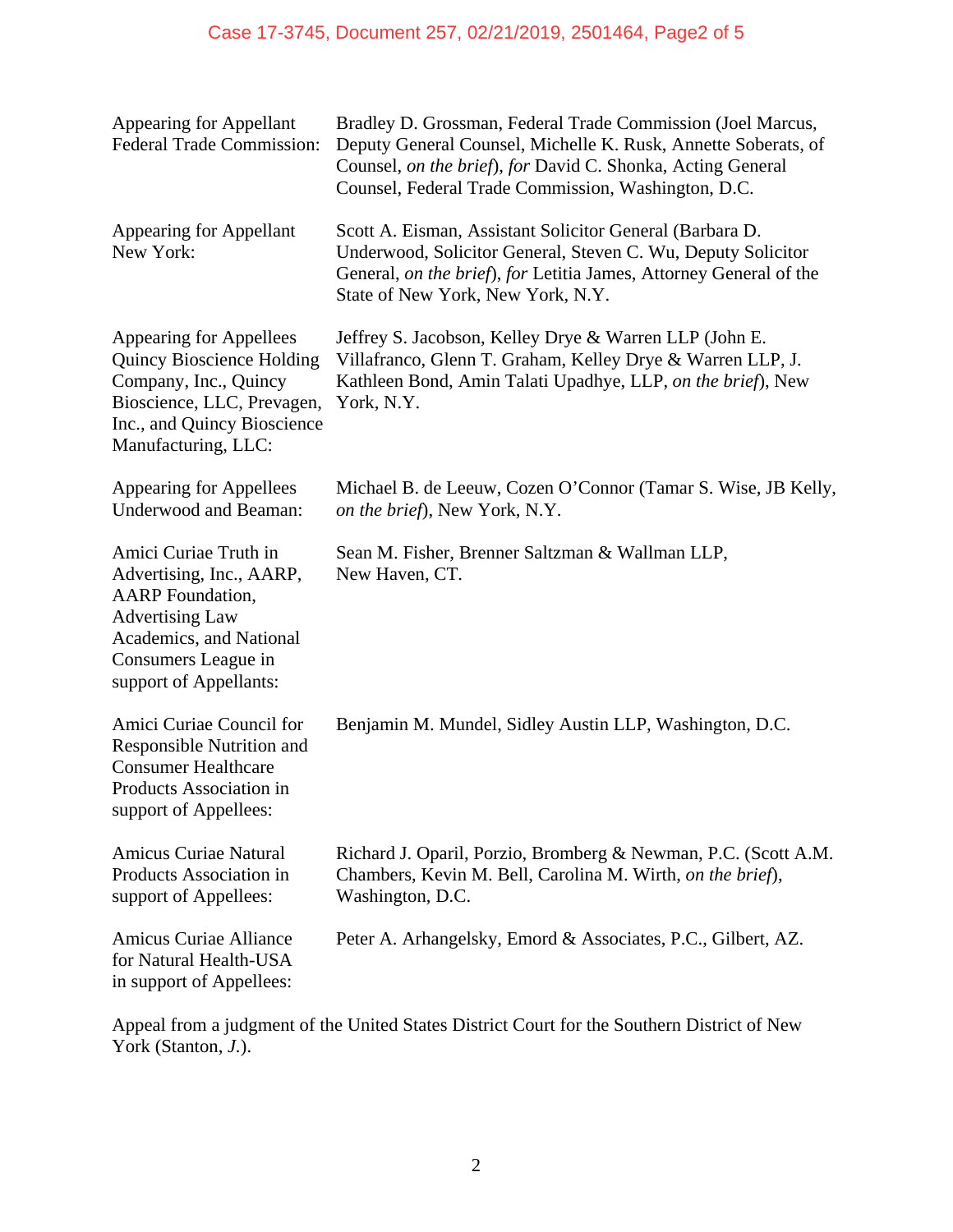### **ON CONSIDERATION WHEREOF, IT IS HEREBY ORDERED, ADJUDGED, AND DECREED** that the judgment of said District Court be and it hereby is **VACATED**, and the case is **REMANDED** for further proceedings consistent with this order.

 Appellants FTC and the State of New York appeal from the September 29, 2017, judgment of the United States District Court for the Southern District of New York (Stanton, *J.*) dismissing the FTC's and the State of New York's claims that Defendants-Appellees' marketing campaign for the dietary supplement Prevagen was deceptive. We assume the parties' familiarity with the underlying facts, procedural history, and specification of issues for review.

 Defendants-Appellees (collectively, "Quincy") developed and marketed a suite of dietary supplements under the brand Prevagen ("Prevagen") and claimed in advertisements and marketing materials (1) that the supplements improve memory and provide other cognitive benefits, (2) that these effects are clinically proven, and (3) that the products' active ingredient "supplements" brain proteins that are lost with age. App'x at JA-23, ¶ 27A. The FTC and the State of New York (unless otherwise indicated, referred to collectively as the "FTC") allege that Quincy conducted a randomized, double-blind, placebo-controlled study that contradicted these representations. The study showed no statistically significant improvement in the memory and cognition of participants taking Prevagen over participants taking a placebo. According to the FTC's Complaint, Quincy subsequently "conducted more than 30 post hoc analyses of the results" of the study, and "the vast majority of these post hoc comparisons failed to show statistical significance." App'x at JA-37, ¶ 29. The FTC further alleges that while the study showed a "few positive findings on isolated tasks for small groups of the study population," these findings did not "provide reliable evidence of a treatment effect." App'x at JA-37, ¶ 29.

 We review a district court's decision on a motion to dismiss de novo. *In re Actos End-Payor Antitrust Litig.*, 848 F.3d 89, 97 (2d Cir. 2017). "To survive a motion to dismiss, a complaint must contain sufficient factual matter, accepted as true, to state a claim to relief that is plausible on its face"—that is, the facts in the Complaint must "allow[] the court to draw the reasonable inference that the defendant is liable for the misconduct alleged." *Ashcroft v. Iqbal*, 556 U.S. 662, 678 (2009) (internal quotation marks omitted). To state a claim of deceptive advertising under the FTC Act, the Complaint must allege: "[1] a representation, omission, or practice, that [2] is likely to mislead consumers acting reasonably under the circumstances, and [3], the representation, omission, or practice is material." *FTC v. Verity Int'l, Ltd.*, 443 F.3d 48, 63 (2d Cir. 2006) (alterations in original) (internal quotation marks omitted). Similarly, "[t]o successfully assert a claim under General Business Law § 349(h) or § 350, a plaintiff must allege that a defendant has engaged in (1) consumer-oriented conduct that is (2) materially misleading and that (3) plaintiff suffered injury as a result of the allegedly deceptive act or practice." *Koch v. Acker, Merrall & Condit Co.*, 18 N.Y.3d 940, 941 (2012) (internal quotation marks omitted).

 The FTC has stated a plausible claim that Quincy's representations about Prevagen are contradicted by the results of Quincy's clinical trial and are thus materially deceptive in violation of the FTC Act and New York General Business Law. 15 U.S.C. §§ 45(a), 52; N.Y. GBL §§ 349-350. For example, the FTC's Complaint quotes Quincy's broad claim that in a clinical study "Prevagen improved memory for most subjects within 90 days." App'x at JA-27, ¶ 27C. Yet the Complaint alleges that Quincy's clinical study of Prevagen "failed to show a statistically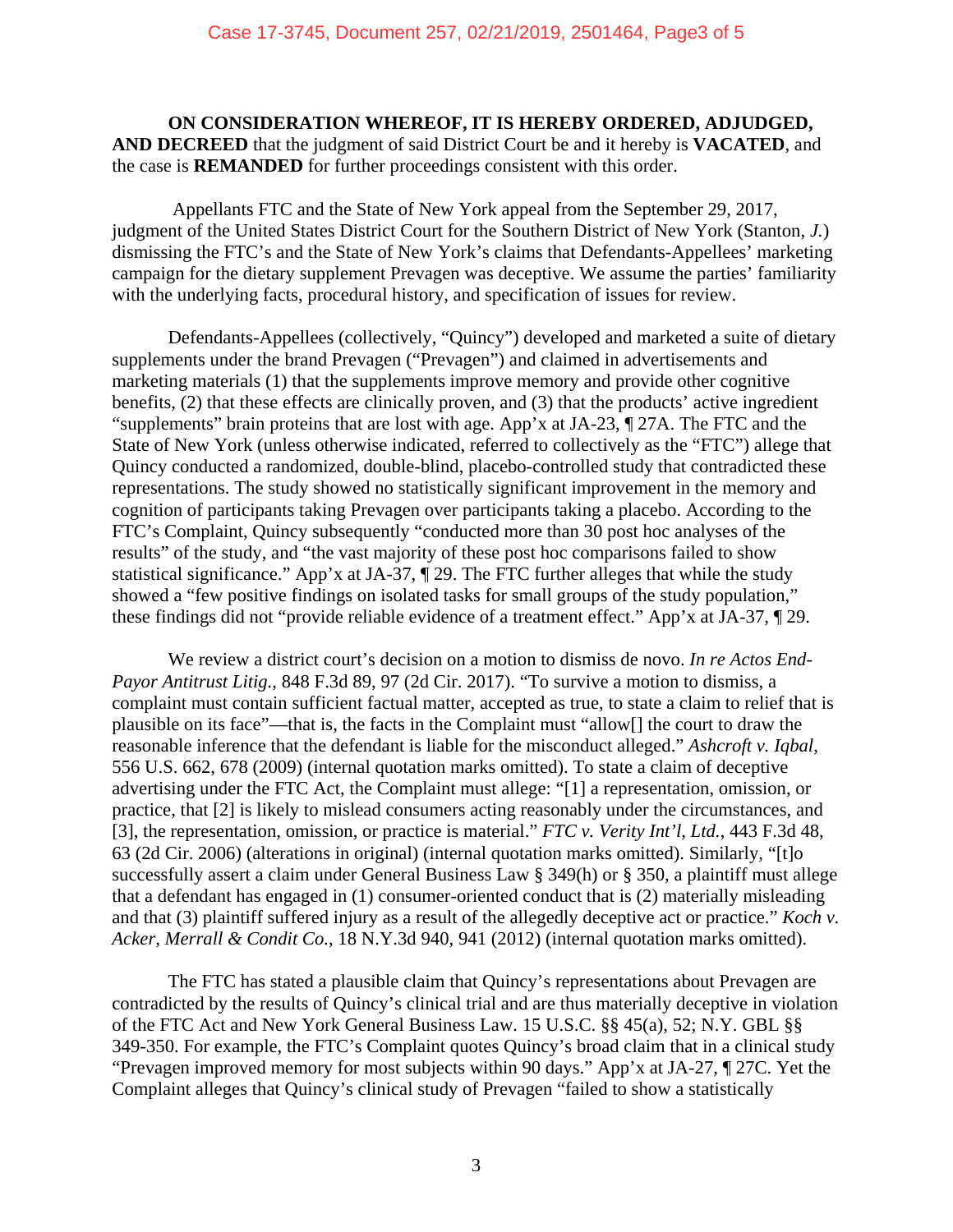significant improvement in the treatment group over the placebo group on any of the nine computerized cognitive tasks." App'x at JA-37, ¶ 28. Taking these allegations as true, not only has the FTC adequately alleged that Quincy's study undermines its representations that "the majority of people" experience cognitive improvement from taking Prevagen, App'x at JA-164, but the FTC has also stated a claim that Quincy's representations that this cognitive improvement is clinically supported are deceptive. *See In the Matter of Bristol-Meyers Co.*, 102 F.T.C. 21, 220 (1983) (requiring advertisers to "possess the level of proof claimed in the ad" where "an advertisement represents that a particular claim has been scientifically established"), *aff'd*, *Bristol Myers Co. v. FTC*, 738 F.2d 554 (2d Cir. 1984).

 Lastly, the FTC alleges that Quincy's claim that the active ingredient in Prevagen, apoaequorin, "enters the human brain to supplement endogenous proteins that are lost during the natural process of aging" is false. App'x at JA-38, ¶ 31. The FTC alleges that, in fact, Quincy's "safety studies show that apoaequorin is rapidly digested in the stomach and broken down into amino acids and small peptides like any other dietary protein." App'x at JA-39, ¶ 31. Drawing reasonable inferences in favor of the FTC, as we must, the FTC plausibly alleged that Quincy's representations about Prevagen's active ingredient entering the brain are false.

 The FTC and New York have made plausible allegations that Quincy's marketing campaign for Prevagen contained deceptive representations, and the district court erred in dismissing the Complaint in its entirety and refusing to exercise supplemental jurisdiction over New York's claims. We note that Defendants-Appellees have raised several grounds for affirmance that the district court did not consider. We express no opinion on these arguments, and the district court may consider them in the first instance on remand. *See Guippone v. BH S&B Holdings LLC*, 737 F.3d 221, 228 (2d Cir. 2013) (reversing the district court and declining to reach alternate grounds for affirmance where the district court had not previously considered the issues).

 After this case was heard, Defendants-Appellees Quincy Bioscience Holding Company, Inc., Quincy Bioscience, LLC, Prevagen, Inc., and Quincy Bioscience Manufacturing, LLC moved for the recusal of the panel member whose potential conflict with an amicus associated with the Public Citizen amicus curiae brief prompted the panel to strike the brief. No. 17- 3745(L), ECF Nos. 242, 246. Federal Rule of Appellate Procedure 29(a)(2) permits a panel to strike an amicus brief after it has already been filed, thus allowing a panel to reject the brief at any point at which a panel member discovers a potential conflict. The rule does not in text or spirit require an amicus brief to be stricken prior to oral argument, and the Public Citizen amicus brief has not been and will not be considered in the resolution of this case. Defendants-Appellees' motion for recusal is hereby DENIED.